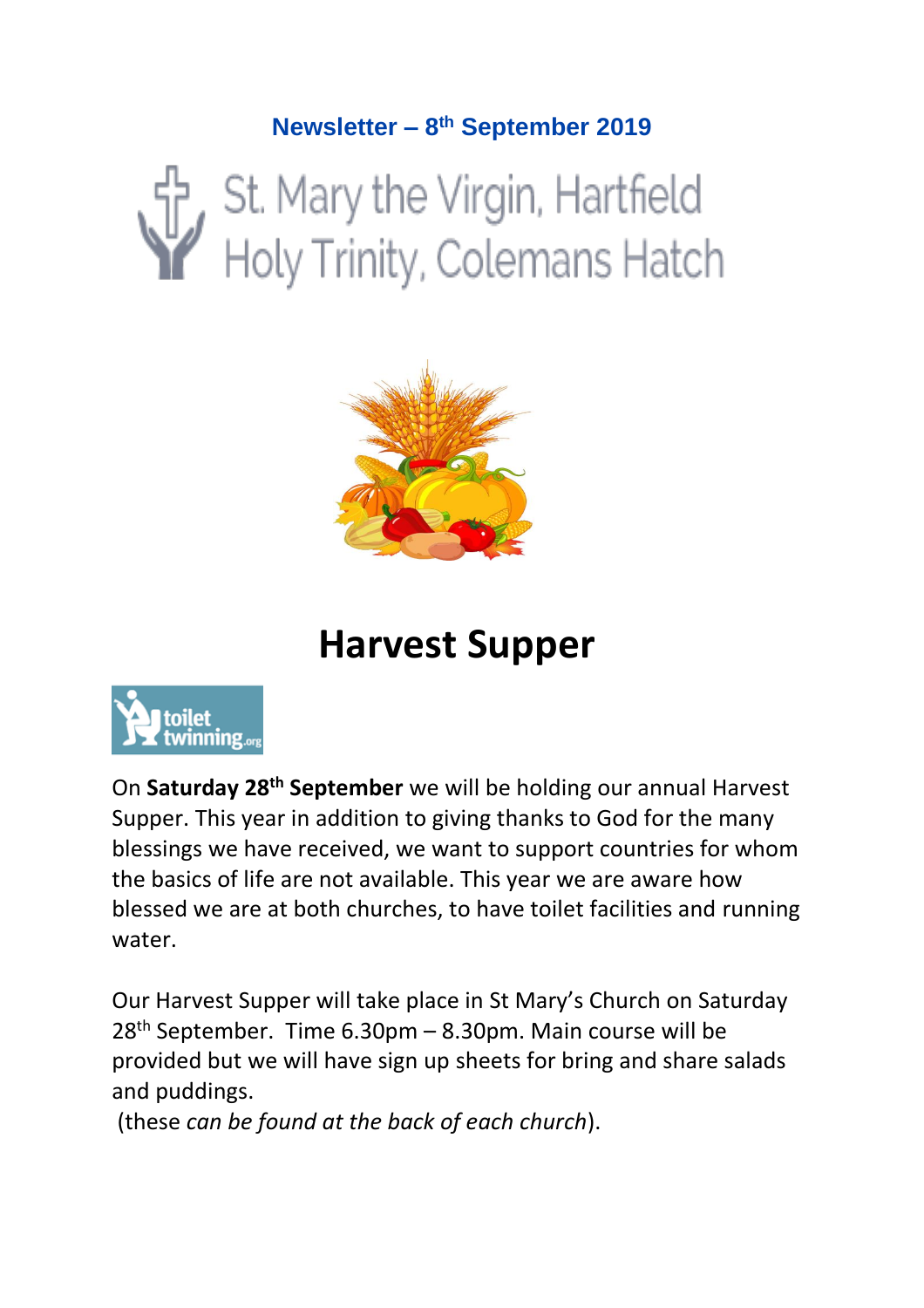Cost £5.00 per adult; £2.50 per child. On the night, if you would like to make an additional donation towards the toilet twinning, it would be much appreciated.

There will be games for the children and some singing of traditional Harvest Hymns.

If you would like to know more about the evening, please contact Rev Julie Sear on either 01892 770436 or [revjuliesear1@gmail.com](mailto:revjuliesear1@gmail.com)  **70 tickets available from either Linda Graham or Sheila Van Maurik.**

In addition, we will collecting goods for the East Grinstead Foodbank. A box will be in each church for the month of September. St Mary's School will also be part of our Harvest appeal. Here are some of the good needed for the foodbank.

- DEODORANT FEMALE/MALE; TOILET PAPER (2+4 ROLL PACKS)
- TOOTHPASTE; TINNED MEAT
- PASTA 500G PACKS; SHAMPOO MALE AND FEMALE; JAM
- UHT MILK GREEN LONG LIFE 1 LITRE; TINNED VEG. PEAS /CARROTS / SWEETCORN
- FINALLY WE WELCOME GOOD CONDITION, 'BAGS FOR LIFE' TO REUSE, AS OUR STOCKS ARE LOW

Sunday 29th September will be a joint Harvest Service at St Mary's Church. All goods brought to church will go to the East Grinstead Food Bank and all financial gifts to the toilet twinning project. Everyone welcome.

Thank you so much. *Rev Julie*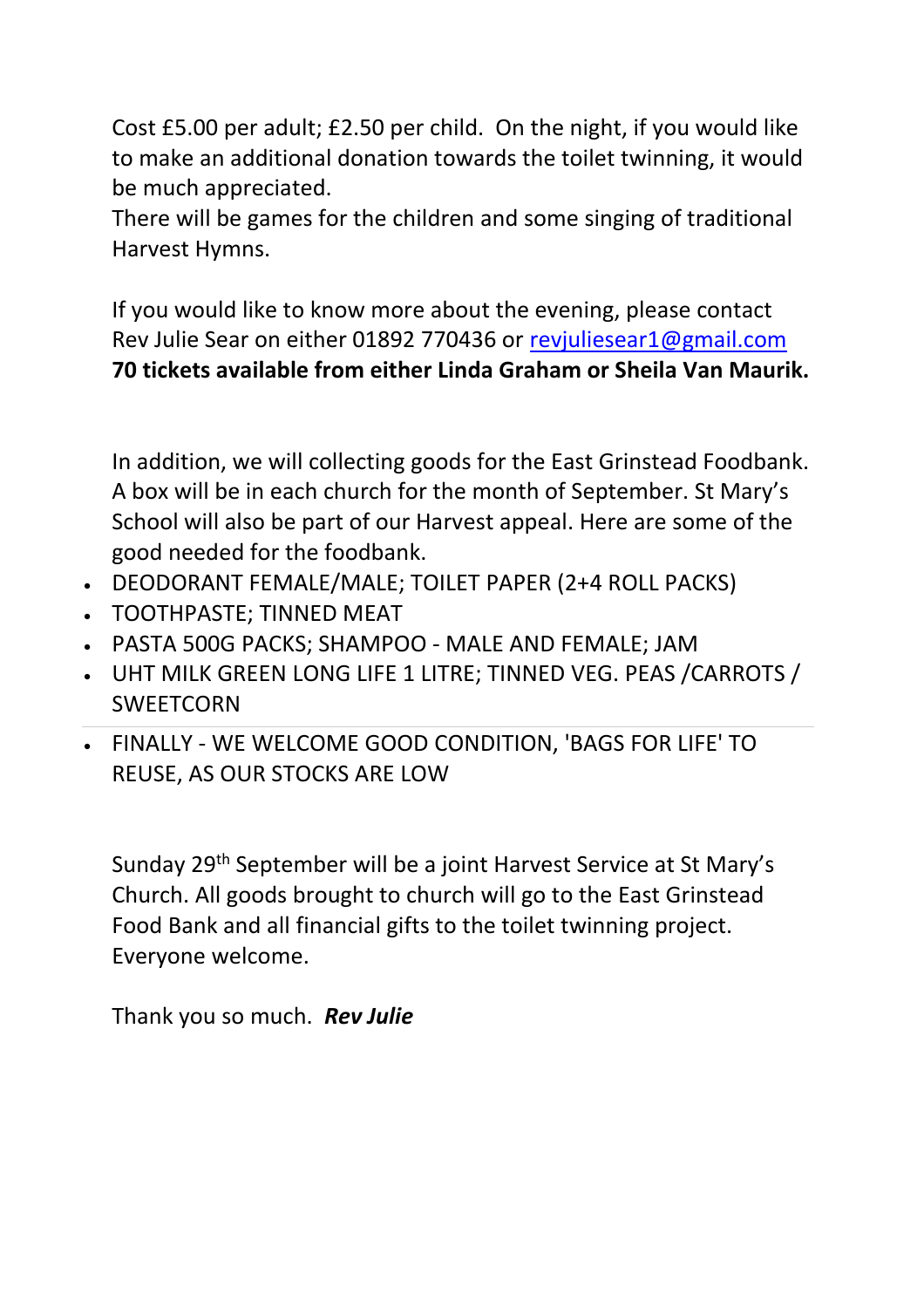#### **TOILETS, TAPS AND TRAINING – A LIFESAVING TRIO WE ARE FLUSHING AWAY POVERTY, ONE TOILET AT A TIME.**

By donating £60 to twin your toilet, you help fund a project in a poor community that will enable families to build a basic toilet, have access to clean water and learn about hygiene – a vital combination that saves lives.

When you twin, we'll send you a certificate to hang in your loo showing a photograph of your overseas toilet twin and GPS coordinates so you can look up your twin's location on Google Maps!

**Community Children's Choir**

Are you between the ages of 8-14? Do you like singing fun songs and performing? Then do come along to the new Community Children's Choir starting in Hartfield Church this September.

Start date Monday 23rd September till Monday 2nd December.

Half term week commencing 28th October.

3.30pm to 4.15pm

Learn to sing a wide variety of different types of songs from classical to pop, and pick up some important musicianship skills along the way too!

Led by Frances Rowberry, an experienced local singing teacher, the sessions will be 45 mins once a week and cost £5.00 a session.

Contact Frances on 07719245539 or by

email [francesrowberry@hotmail.co.uk.](mailto:francesrowberry@hotmail.co.uk)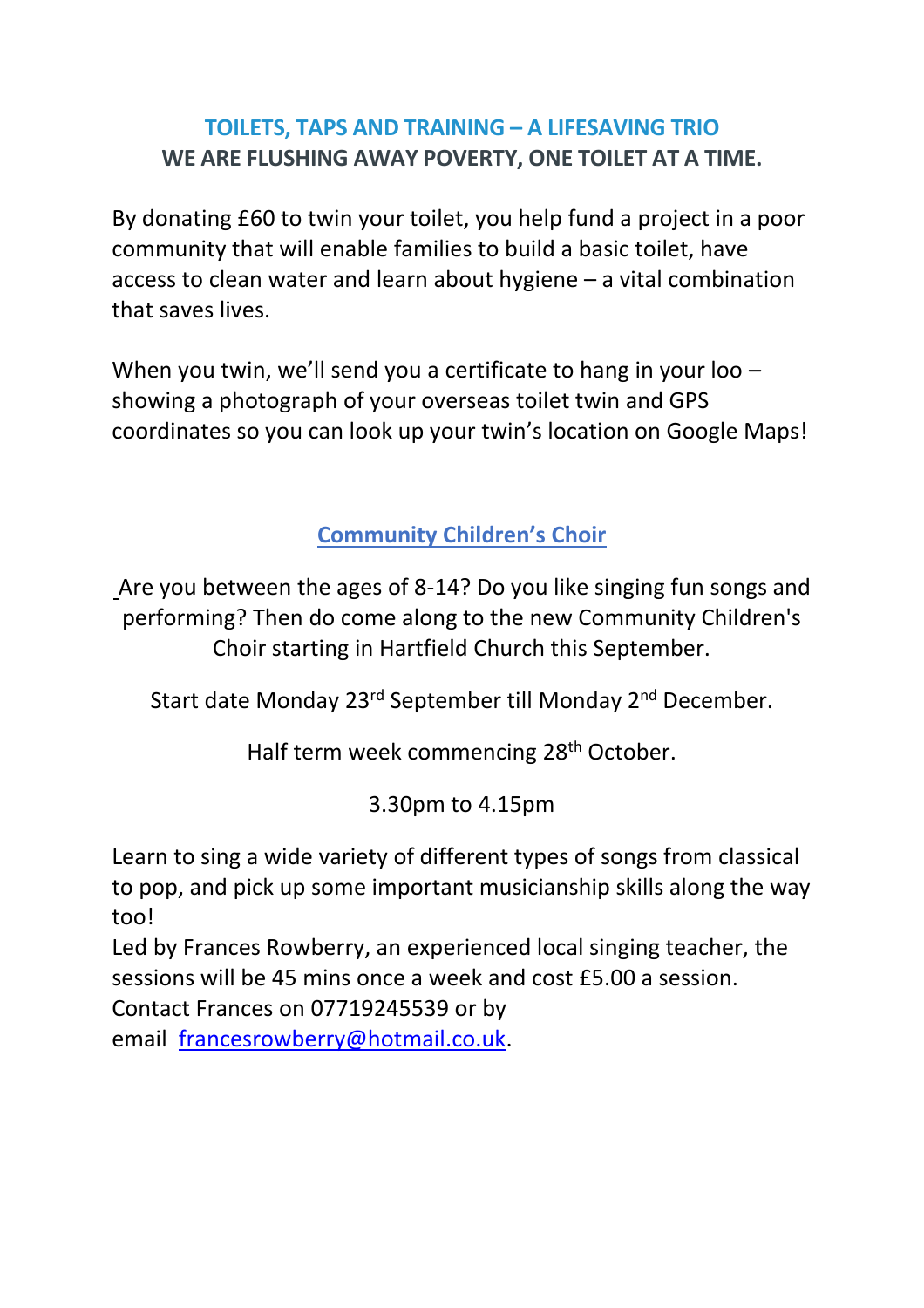#### **"A Transformed Life"**

"Are you fully satisfied with life? Have you ever wondered how you can make more of your life - no matter what your age or life situation?

Well the good news is that you can have the opportunity to explore these questions. Why not join us for "**A Transformed life"**?

Beginning the week of 16 September, two small groups will be looking at this challenge.

One group, led by Gill Philcox, will meet Monday afternoons - from 1.00-2.30pm at Joyce Jameson's in Upper Hartfield... allowing plenty of time to collect the children from school. A second group led by Kathy Green will meet Tuesday evenings from 17 September - from 7.45.

For these opening sessions, each group will provide a light shared lunch/supper to get the ball rolling!

If you have any questions about the groups, please do contact Gill or Kathy. We would love to see you!

#### *Tom & Rosie Hewson - Small Group co-ordinators*

#### *PRAYER BREAKFAST*

*Our next prayer breakfast is on Saturday 14th September. 8.15- 9.30pm*

*St Mary's Church for a time of sharing and listening to the Lord. Everyone welcome.*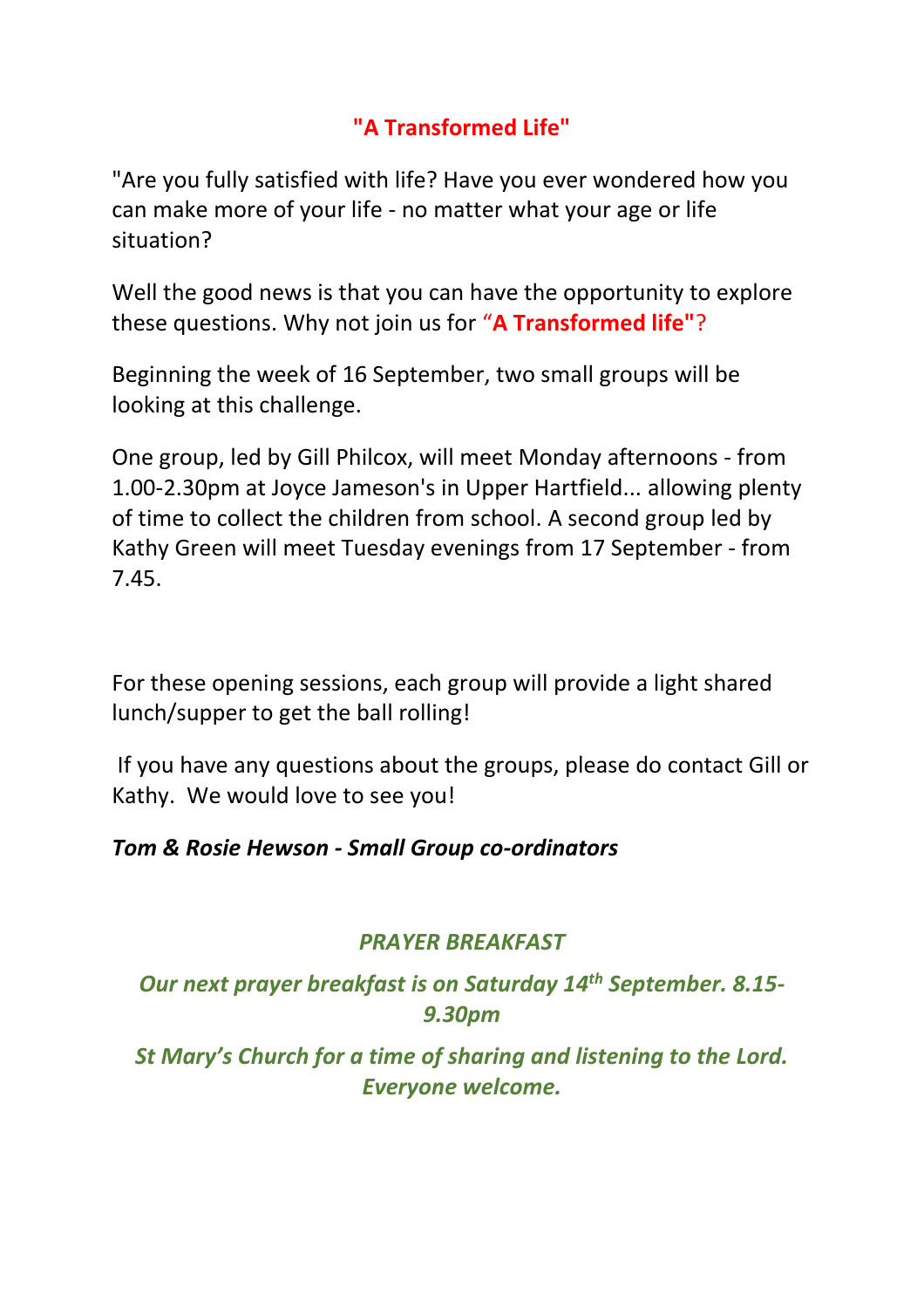## **Bishop Richard Jackson** *announcement from*

*Bishop Martin*



*It was announced on 3rd September from Downing Street that Bishop Richard is to be the next Bishop of Hereford.*

*Bishop Richard was ordained in this Diocese and has spent all his ministry here. We shall miss him, and Deborah, his wife, greatly.* 

*In his time as Bishop of Lewes, Richard and Deborah have exercised an exceptionally generous ministry of hospitality – an outward expression of their pastoral and spiritual care for those with whom they share the Christian life. At the same time Richard has been imaginatively and generously engaged in turning our attention to the evangelistic and missional aspects of our vocation as a household of faith. He has encouraged this engagement across the whole spectrum of the Diocese, and done so with kindness, humour and flair (Harley Davison flare!).*

*Bishop Richard will continue in post with us until the end of this year: details will follow of our formal farewell to him and Deborah. Given that there will now be a vacancy in the suffragan sees of Horsham and Lewes, we have put in place the consultation process that is required for the appointment of two suffragan bishops. The first part of the process is setting up a consultation group. This group, appointed by the diocesan bishop, puts together a statement of why this diocese needs its suffragan bishops and a role description for each of the new appointments.*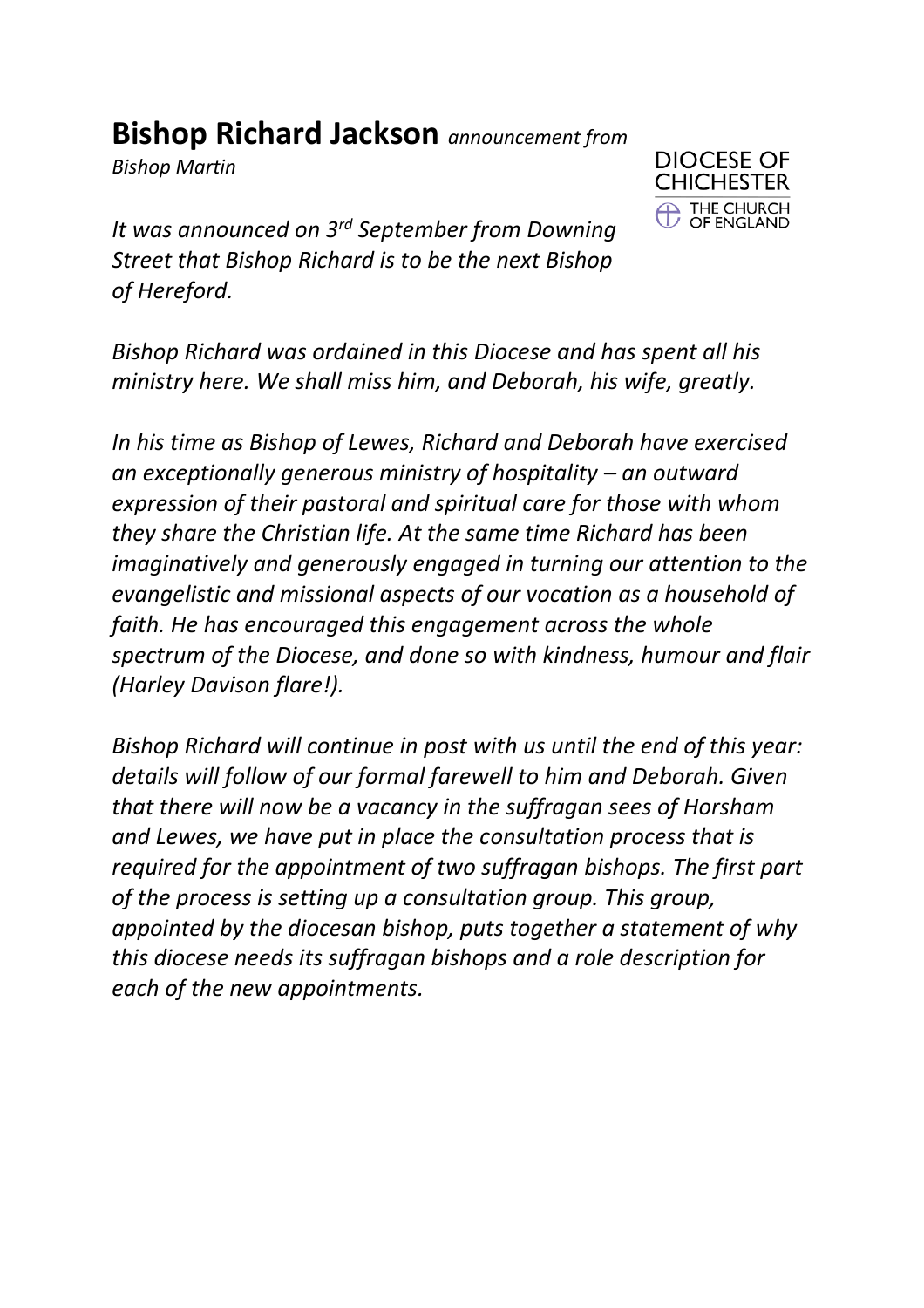#### *A School Prayer for St Mary's as they begin a new term.*

We **pray** our **school** would be place of great discovery, adventure and creativity. May it be a place where we love to learn and where we learn to love, A place where everyone is respected, and all are deeply valued. We ask all this through Jesus Christ our Lord. **Amen**

### **The Bible Course**

#### **Trevor and Julie will be hosting and leading this course in the Rectory. The evening will begin with supper. 7pm-9pm commencing on the 18th September**

#### An 8-session course helping you explore the world's bestseller.

Accessible and interactive, it will enhance and inform your ongoing Bible study, whether you are new to the Bible or want to go deeper. Using a unique storyline, the course shows how the key events, books and characters all fit together. You'll get to see the BIG picture and discover how the Bible applies to your life. Please contact Trevor and Julie direct if you would like to attend.

#### [revjuliesear1@gmail.com](mailto:revjuliesear1@gmail.com) or 01892 770436

Donna Dewar will also be running the Bible Course for anyone who would like to attend during the daytime. Friday afternoons from 2- 3.30pm commencing on Friday 20th September. All enquiries to Donna on 01342 326424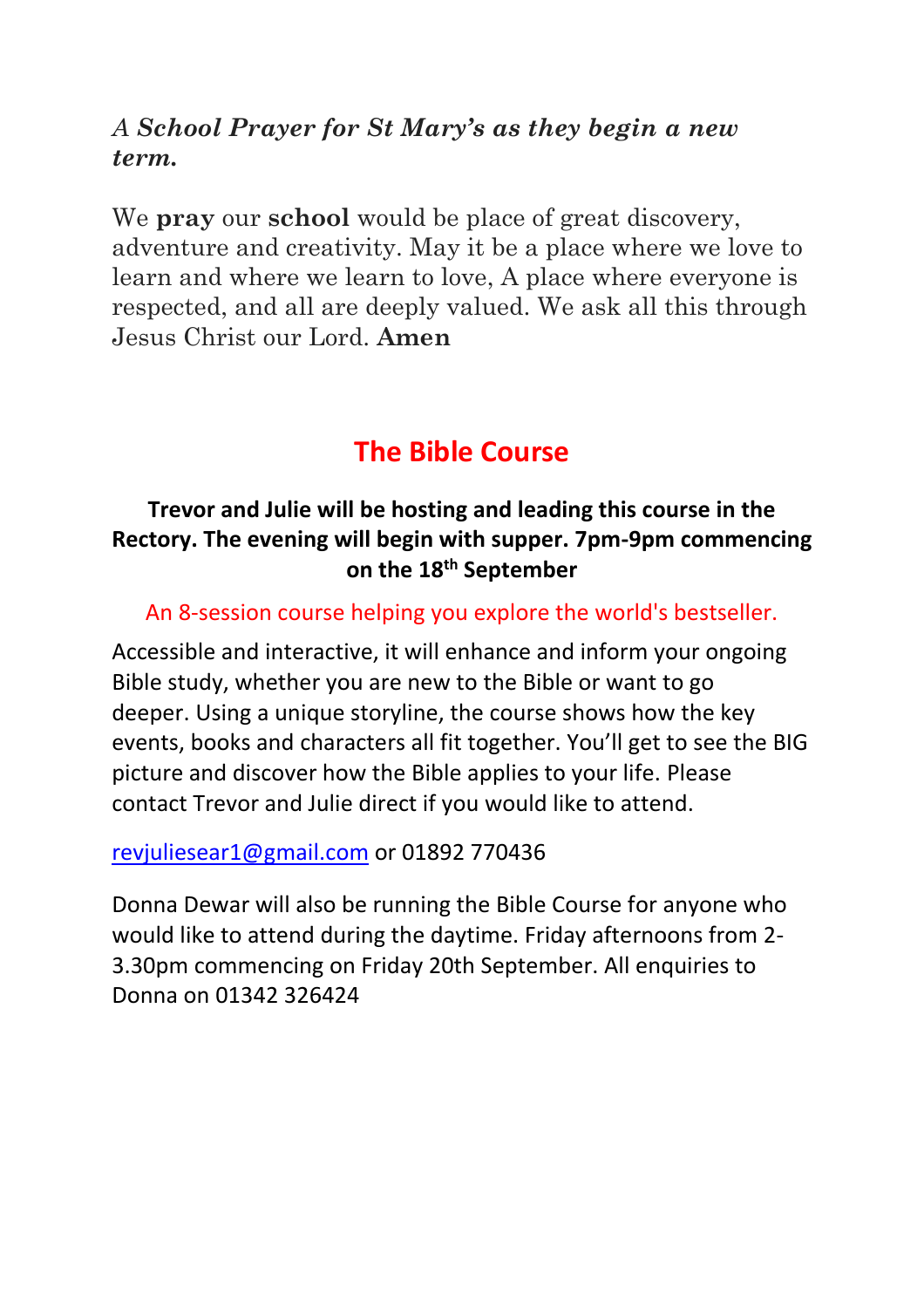#### *The state of the nation - a message from Bishop Martin*.

*"The decision to prorogue Parliament has heightened tensions and division in national life. How should we respond as the Church of England? Our primary contribution is one of prayer that seeks wisdom, truth, and respect for each other, at every level of national life, in* 



*what we do and say.I therefore ask that in every service conducted in our churches this coming Sunday there should be specific prayers offered for this nation, for the Queen, the government, all who bear the responsibility of public office, and the future welfare of every citizen and those who are domiciled here. Please pray for your local MP and all who represent the people of Sussex in Parliament. Resources for prayer and conversation for Brexit can be found on the Church of England's website.I also commend the State Prayers that are in the Book of Common Prayer. The following words from the prayer for the High Court of Parliament has been used by previous generations in many such circumstances. It gives us a good outline of what we believe and what we seek: "That all things may be so ordered and settled by their endeavours, upon the best and surest foundations, that peace and happiness, truth and justice, religion and piety, may be established among us for all generations". Our second contribution is that we have a legitimate responsibility to expect from those in public office the standards of conduct in legislative policy, debate and decision that will contribute to recovering a sense of national unity. This is easy to say but difficult to deliver: we all know that. We look to the Prime Minister, his cabinet and his advisers to steady the nerve of the nation with temperate and prudent action. But at the local level, our own words and attitude can also contribute to a calm and constructive handling of the difficult times we are facing."*